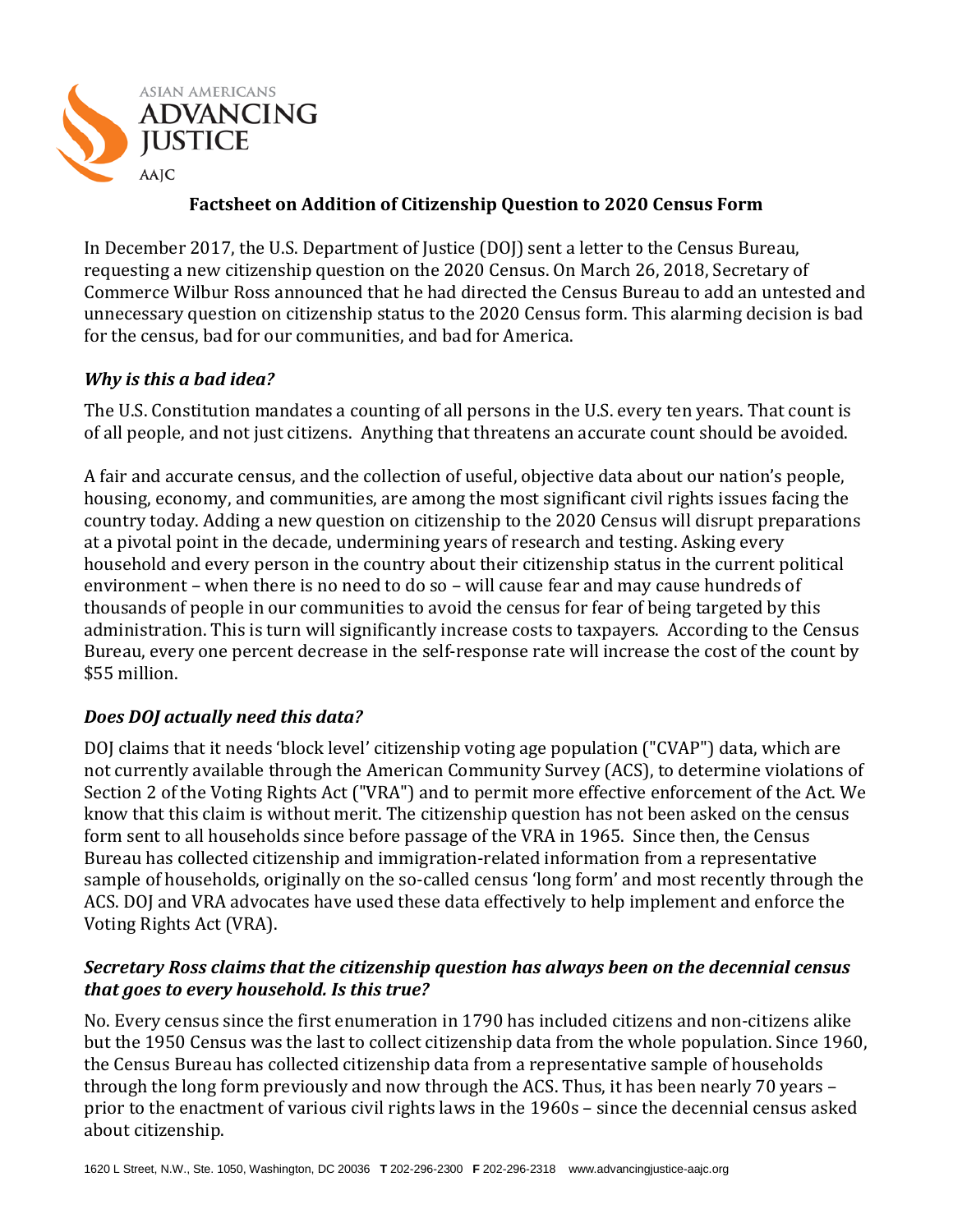### *Secretary Ross says there's no evidence that this will harm participation. Is this true?*

No. The Census Bureau itself has provided [evidence that residents are fearful of responding](https://www2.census.gov/cac/nac/meetings/2017-11/Memo-Regarding-Respondent-Confidentiality-Concerns.pdf) to government surveys because of the current anti-immigrant environment. Census Bureau researchers reported [findings](https://www2.census.gov/cac/nac/meetings/2017-11/Meyers-NAC-Confidentiality-Presentation.pdf) from across communities and geographies that point to "an unprecedented ground swell in confidentiality and data sharing concerns, particularly among immigrants or those who live with immigrants." The Bureau recognized that such concerns could present a barrier to participation in the 2020 Census, impact data quality and would have a disproportionate impact on hard-to-count populations. The Census Bureau's own research showed that asking about citizenship has a chilling effect on respondent's willingness to participate in government surveys.

Furthermore, Secretary Ross was wrong in stating that the Bureau and stakeholders – such as us – failed to prove that addition of this question would materially reduce the response rate. It is the responsibility of his department through rigorous research and testing to prove that the addition of the question would not affect accuracy of the census. It is incumbent on the Bureau to test the question further before adding it, especially when its research has shown this to be a concern.

### *Should people simply not answer the citizenship question if it stays on the form?*

Response to the decennial census is required by law. There are penalties for not answering census questions (\$100 fine) and for providing false responses (\$500 fine). The Census Act also prohibits any action that is intended to cause an inaccurate enumeration (\$1,000 fine and/or up to one year imprisonment). The Census Bureau, however, is a statistical agency and does not enforce the law; that responsibility falls to the Department of Justice. As a practical matter, the Census Bureau uses the "carrot approach" to encourage full participation in the census and does not refer cases of nonresponse to DOJ for prosecution.

### *Does this decision benefit one political party over another?*

Absolutely not. Everyone relies on census data. Census data are the basis for fair political representation. Local community leaders use this data to make decisions about allocating resources for community needs like education, assistance for veterans, hospitals, and transportation. Businesses and entrepreneurs use census data to make critical decisions about where to locate plants and stores, hiring, and customer needs. An inaccurate census harms everyone, every locality and every community.

### *Who opposes the addition of a citizenship question?*

No one in the mainstream wanted Ross to make the decision to add a citizenship question. The bipartisan, mainstream alarm and opposition to adding a citizenship question at the last minute was vast, includin[g 60 members of Congress,](https://jayapal.house.gov/media/press-releases/jayapal-chu-grijalva-richmond-call-sec-ross-reject-citizenship-questions-2020) [161 Democratic and Republican mayors;](https://www.usmayors.org/2018/02/06/over-160-mayors-to-secretary-of-commerce-ross-dont-undercut-cities-work-with-us-to-ensure-u-s-cities-are-treated-fairly-in-the-2020-census/) six former Census directors who served in Republican and Democratic administrations; 19 attorneys general; the statistical community; and several dozen business leaders from across the country. In the days since the decision, many have continued to make their displeasure at this decision known, including the [Census Bureau's own Scientific Advisory Committee,](https://www.nytimes.com/2018/03/30/us/census-bureau-citizenship.html?smid=tw-share) which noted that they believed "the decision was based on 'flawed logic,' could threaten the accuracy and confidentiality of the head count and likely would make it more expensive to conduct," as well as two [former](https://www.bloomberg.com/view/articles/2018-04-04/u-s-census-is-not-about-citizenship)  [Secretaries of Commerce,](https://www.bloomberg.com/view/articles/2018-04-04/u-s-census-is-not-about-citizenship) from Republican and Democratic administrations.